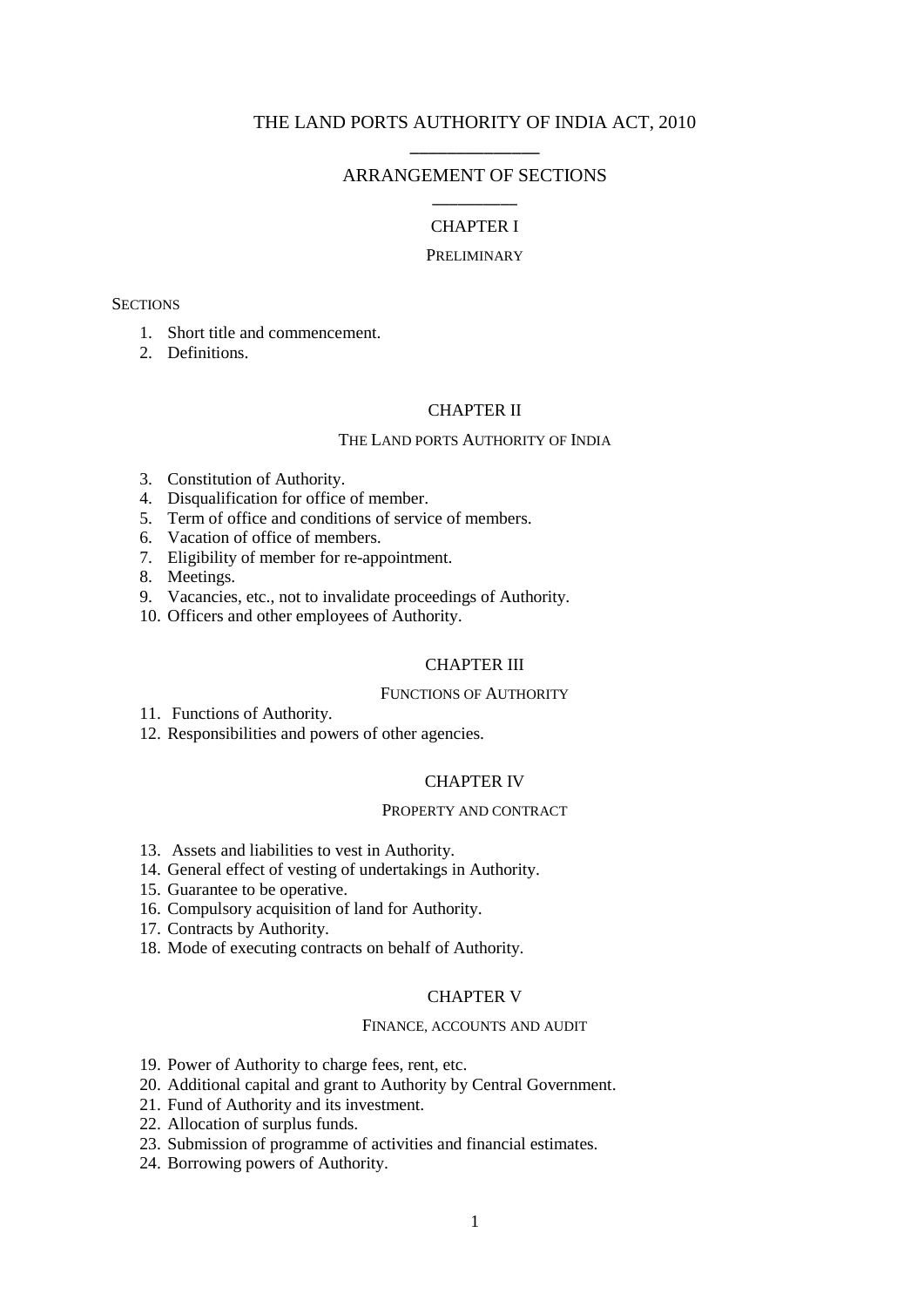## **SECTIONS**

25. Accounts and audit.

# CHAPTER VI

### **MISCELLANEOUS**

- 26. Submission of annual report.
- 27. Delegation.
- 28. Authentication of orders and other instruments of Authority.
- 29. Officers and employees of Authority to be public servants.
- 30. Protection of action taken in good faith.
- 31. Custody and disposal of lost property.
- 32. Power of Central Government to supersede Authority.
- 33. Power of Central Government to issue directions.
- 34. Power to make rules.
- 35. Power to make regulations.
- 36. Rules, regulations and notifications to be laid before Parliament.
- 37. Power to remove difficulties.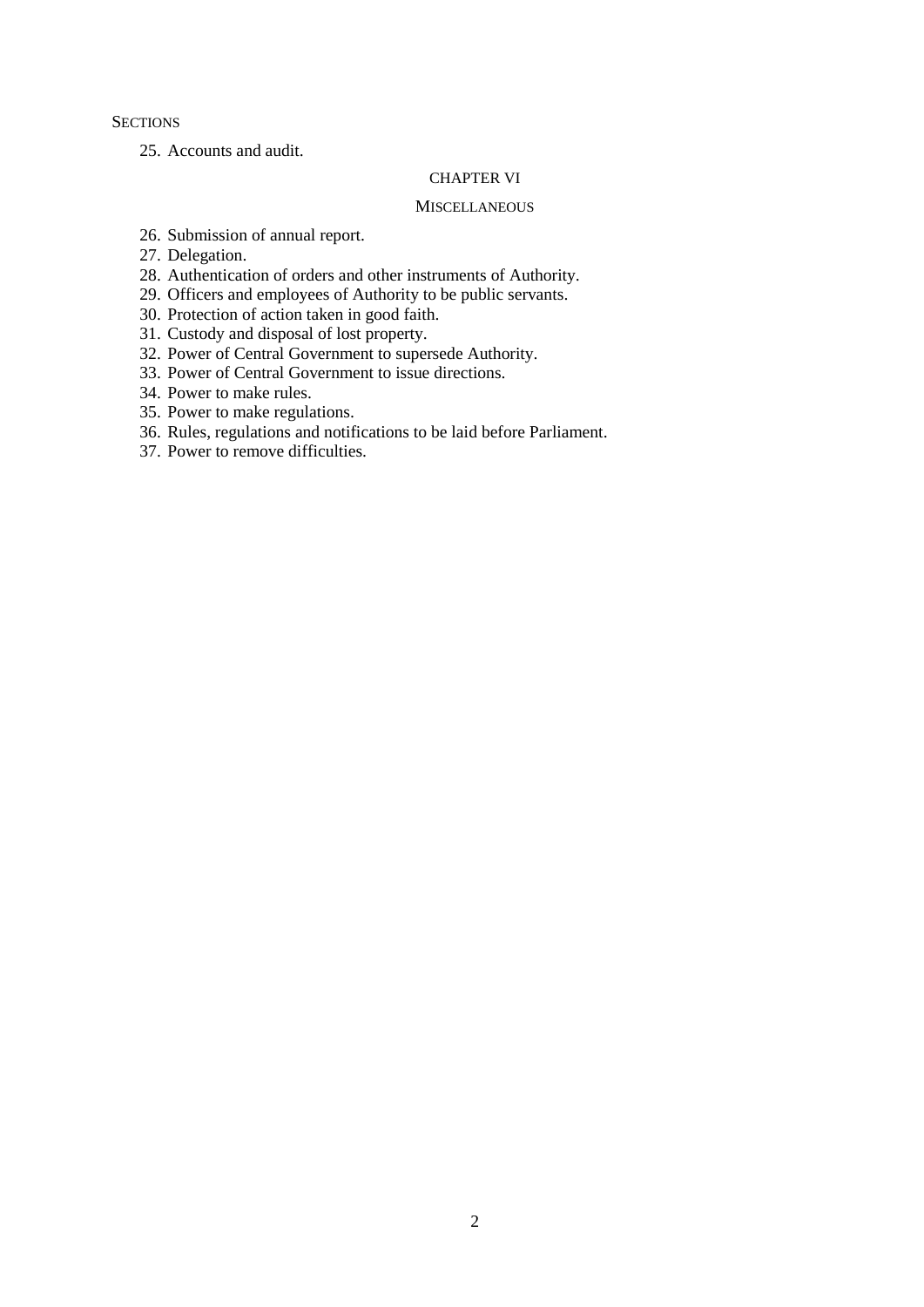# THE LAND PORTS AUTHORITY OF INDIA ACT, 2010

# ACT NO. 31 OF 2010

# [31*st August*, 2010.]

An Act to provide for the establishment of the Land Ports Authority of India to put in place systems which address security imperatives and for the development and management of facilities for cross border movement of passengers and goods at designated points along the international borders of India and for matters connected therewith or incidental thereto.

BE it enacted by Parliament in the Sixty-first Year of the Republic of India as follows:**—**

# CHAPTER I

# PRELIMINARY

**1. Short title and commencement.—**(*1*) This Act may be called the Land Ports Authority of India Act, 2010.

 $(2)$  It shall come into force on such date<sup>1</sup> as the Central Government may, by notification in the Official Gazette, appoint, and different dates may be appointed for different provisions of this Act, and any reference in any such provision to the commencement of this Act shall be construed as a reference to the coming into force of that provision.

**2. Definitions.—**In this Act, unless the context otherwise requires,**—**

(*a*) "Authority" means the Land Ports Authority of India constituted under section 3;

(*b*) "Chairperson" means the Chairperson of the Authority appointed under clause (*a*) of sub-section (*3*) of section 3;

(c) "immigration check post" means any port or place of departure on the land as notified under the Foreigners' Act, 1946 (31 of 1946);

(*d*) "integrated check post" means any land port, as the Central Government may, by notification in the Official Gazette, specify;

(*e*) "land customs station" means any place notified as such by the Central Government under clause (*b*) of sub-section (*1*) of section 7 of the Customs Act, 1962 (52 of 1962) for the clearance of goods imported or to be exported by land or inland water;

(*f*) "land port" means an area on the international borders of India including portions of national highways, State highways and other roads, notified as land customs station or immigration check post under the Customs Act, 1962 (52 of 1962) or the Foreigners' Act, 1946 (31 of 1946), and includes railways, with facilities for clearance and transport of passengers and goods across the borders of India;

(*g*) "notification" means a notification published in the Official Gazette;

(*h*) "prescribed" means prescribed by rules made under this Act; and

1

(*i*) "regulations" means regulations made by the Authority under this Act.

### CHAPTER II

### THE LAND PORTS AUTHORITY OF INDIA

**3. Constitution of Authority.—**(*1*) With effect from such date as the Central Government may, by notification in the Official Gazette, appoint, there shall be constituted an Authority to be known as the Land Ports Authority of India.

<sup>1.1</sup>st March, 2012, *vide* notification No. S.O. 328(E), dated 24th February, 2012, *see* Gazette of India, Extraordinary, Part II, sec. 3(*ii*).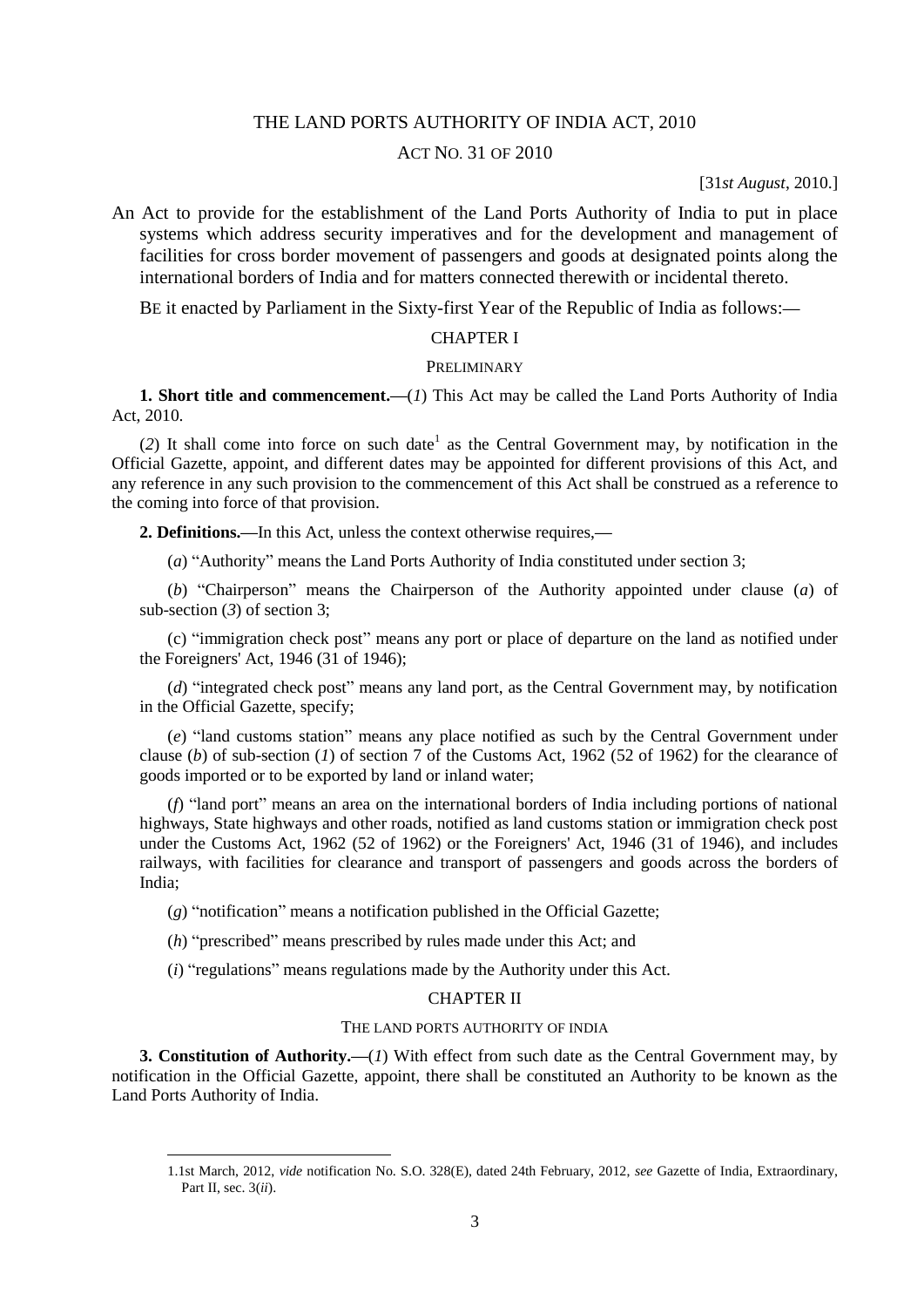(*2*) The Authority shall be a body corporate by the name aforesaid, having perpetual succession and a common seal, with power, subject to the provisions of this Act, to acquire, hold and dispose of property both movable and immovable, and to contract and shall by the said name sue and be sued.

(*3*) The Authority shall consist of**—**

(*a*) a Chairperson;

(*b*) two Members, out of whom one shall be Member (Planning and Development) and other shall be Member (Finance);

(*c*) not more than nine members, *ex officio*, to be appointed by the Central Government from amongst the officers, not below the rank of the Joint Secretary to the Government of India, representing the ministries or departments of the Government of India dealing with Home Affairs, External Affairs, Revenue, Commerce, Road Transport and Highways, Railways, Defence, Agriculture and Cooperation, Law and Justice;

(*d*) the Chief Secretary or his nominee not below the rank of the Secretary to the Government of the respective State where the integrated check posts are located;

(*e*) two representatives, one of whom shall be from recognised bodies of workers and the other shall be from traders, to be appointed by the Central Government; and

(*f*) such other representatives as the Central Government may co-opt for functional purposes.

(*4*) The Chairperson and the members referred to in clause (*b*) shall be appointed by the Central Government and shall be whole-time members.

(*5*) The Chairperson shall be chosen from among persons who have special knowledge and experience in the field of security, transport, industry, commerce, law, finance or public administration.

**4. Disqualification for office of member.—**A person shall be disqualified for being appointed as a member if, he**—**

(*a*) has been convicted and sentenced to imprisonment for an offence, which, in the opinion of the Central Government, involves moral turpitude; or

(*b*) is an undischarged insolvent; or

(*c*) is of unsound mind and stands so declared by a competent court; or

(*d*) has been removed or dismissed from the service of the Government or a body corporate owned or controlled by the Government; or

(*e*) has in the opinion of the Central Government such financial or other interest in the Authority as is likely to affect prejudicially the discharge by him of his functions as a member.

**5. Term of office and conditions of service of members.—**(*1*) Subject to the provisions of section 6, every whole-time member shall hold office for a period of five years from the date on which he assumes office or till he attains the age of sixty years, whichever is earlier:

Provided that the Central Government may**—**

(*a*) terminate the appointment of any whole-time member, after giving him notice of a period of not less than three months or, in lieu thereof, on payment of an amount equal to his salary and allowances, if any, for a period of three months;

(*b*) terminate at any time the appointment of any member who is a servant of the Government.

(*2*) The other conditions of service of the members shall be such as may be prescribed.

(*3*) Any member may resign his office by giving notice in writing for such period as may be prescribed, to the Central Government and, on such resignation being notified in the Official Gazette by that Government, such member shall be deemed to have vacated his office.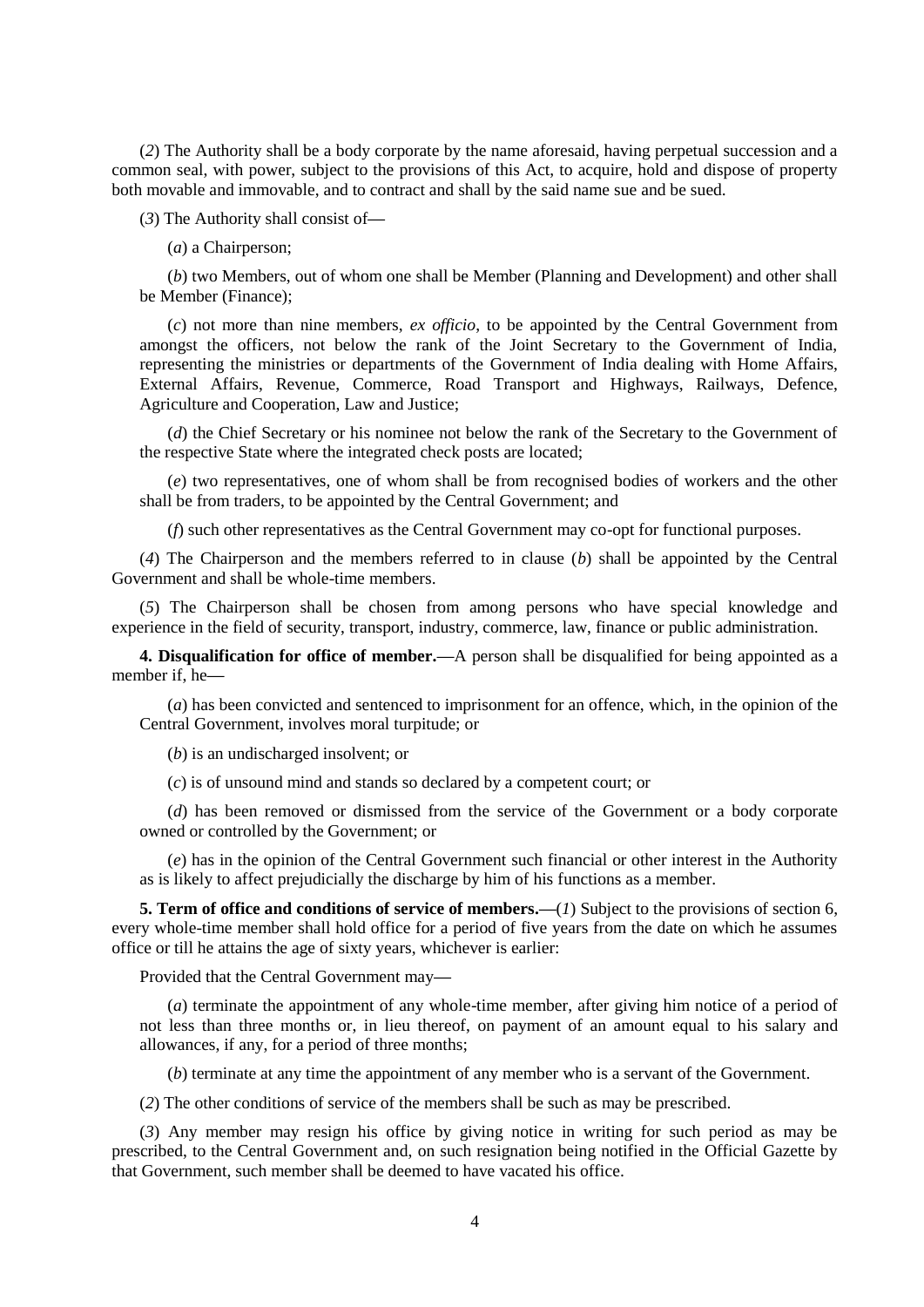**6. Vacation of office of members.—**The Central Government shall remove a member if, he**—**

(*a*) becomes subject to any of the disqualifications mentioned in section 4:

Provided that no member shall be removed on the ground that he has become subject to the disqualification mentioned in clause (*e*) of that section, unless he has been given a reasonable opportunity of being heard in the matter; or

(*b*) refuses to act or becomes incapable of acting; or

(*c*) is, without obtaining leave of absence from the Authority, absent from three consecutive meetings of the Authority; or

(*d*) in the opinion of the Central Government, has so abused his position as to render his continuance in office detrimental to the public interest:

Provided that no member shall be removed under this clause unless he has been given a reasonable opportunity of being heard in the matter.

**7. Eligibility of member for re-appointment.—**Any person ceasing to be a member shall, unless disqualified under section 4, be eligible for re-appointment.

**8. Meetings.—**(*1*) The Authority shall meet at such times and places, and shall observe such rules of procedure in regard to the transaction of business at its meetings (including the quorum at such meetings) as may be provided by regulations.

(*2*) The Chairperson, or, if for any reason, he is unable to attend any meeting of the Authority, any other member chosen by the members present at the meeting shall preside at the meeting.

(*3*) All questions which come up before any meeting of the Authority shall be decided by a majority of the votes of the members present and voting, and in the event of an equality of votes, the Chairperson, or in his absence the person presiding, shall have and exercise a second or casting vote.

**9. Vacancies, etc., not to invalidate proceedings of Authority.—**No act or proceeding of the Authority shall be invalid merely by reason of**—**

(*a*) any vacancy in, or any defect in the constitution of, the Authority; or

(*b*) any defect in the appointment of a person acting as a member of the Authority; or

(*c*) any irregularity in the procedure of the Authority not affecting the merits of the case.

**10. Officers and other employees of Authority.—(***1***) For the purpose of enabling it to efficiently** discharge its functions under this Act, the Authority shall appoint such number of officers and other employees as it may consider necessary:

Provided that the appointment of such category of officers, as may be specified, shall be subject to the approval of the Central Government.

(*2*) Every officer or other employee appointed by the Authority shall be subject to such conditions of service and shall be entitled to such remuneration as may be determined by regulations.

# CHAPTER III

#### FUNCTIONS OF AUTHORITY

**11. Functions of Authority**.**—**(*1*) Subject to the provisions of this Act, the Authority shall have powers to develop, sanitize and manage the facilities for cross border movement of passengers and goods at designated points along the international borders of India.

(*2*) Without prejudice to the generality of the provisions contained in sub-section (*1*), the Authority may**—**

(*a*) put in place systems, which address security imperatives at the integrated check posts on the border;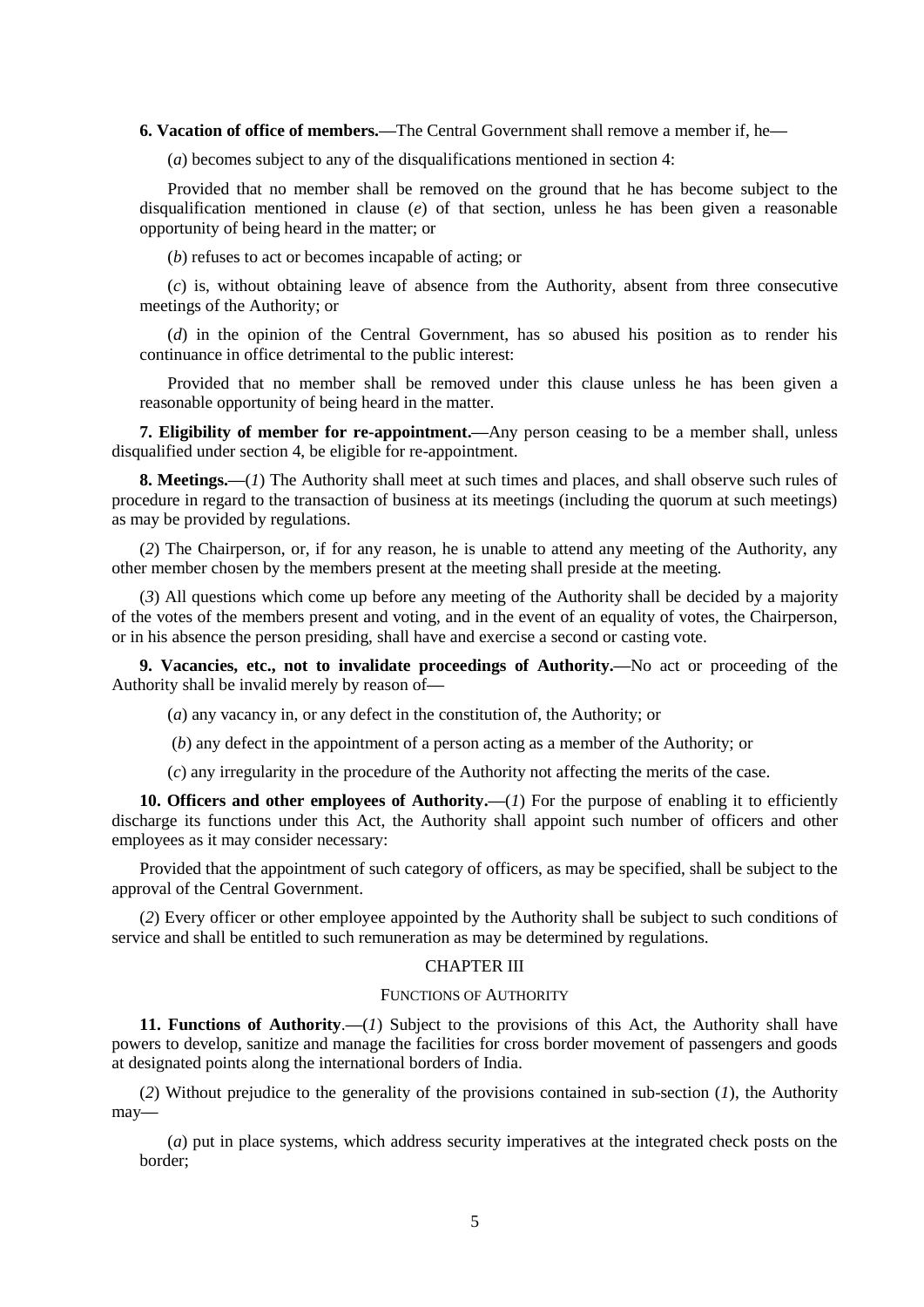(*b*) plan, construct and maintain roads, terminals and ancillary buildings other than national highways, State highways and railways, at an integrated check post;

(*c*) plan, procure, install and maintain communication, security, goods handling and scanning equipment at an integrated check post;

(*d*) provide appropriate space and facilities for immigration, customs, security, taxation authorities, animal and plant quarantine, warehouses, cargo and baggage examination yards, parking zones, banks, post offices, communication facilities, tourist information centres, waiting halls, canteen, refreshment stalls, public conveniences, health services and such other services, as may be deemed necessary;

(*e*) construct residential buildings for its employees as well as residential accommodation for staff deployed at integrated check posts;

(*f*) establish and maintain hotels, restaurants and restrooms;

(*g*) establish and maintain warehouses, container depots and cargo complexes for the storage or processing of goods;

(*h*) arrange for postal, money exchange, insurance and telephone facilities for the use of passengers and other persons at integrated check posts;

(*i*) make appropriate arrangements for the security of integrated check posts and provide for regulation and control of movement of vehicles, entry and exit of passengers and goods in accordance with the respective law concerning them;

(*j*) ensure prevention and control of fire and other hazards and other facilities as deemed necessary;

(*k*) regulate and control the movement of vehicles, and the entry and exit of passengers, transportation workers, handling agents, clearing and forwarding agents and goods at the integrated check post with due regard to the law, security and protocol of the Government of India;

(*l*) co-ordinate and facilitate the working of agencies who have been engaged to undertake various activities at the integrated check posts, in accordance with the respective law, for the time being in force;

(*m*) develop and provide consultancy, construction or management services, and undertake operations in India and abroad in relation to an integrated check post;

(*n*) form one or more companies under the Companies Act, 1956 (1 of 1956) or under any other law relating to companies for efficient discharge of the functions imposed on it by this Act;

(*o*) take all such steps as may be necessary or expedient for, or may be incidental to, the exercise of any power or the discharge of any function conferred or imposed on it by this Act:

Provided that sovereign functions of the Authority shall not be assigned to any private entity;

(*p*) set up joint ventures for the discharge of any of the functions assigned to the Authority; and

(*q*) undertake any other activity at the integrated check post in the best commercial interests of the Authority.

(*3*) In the discharge of its functions under this section, the Authority may consult such ministry or department of the Government of India or of the State Government as it deems necessary, and shall have due regard to the development of land port services and to the efficiency, economy and safety of such service.

(*4*) Nothing contained in this section shall be construed as**—**

(*a*) authorising the disregard by the Authority of any law for the time being in force; or

(*b*) authorising any person to institute any proceeding in respect of duty or liability to which the Authority or its officers or other employees would not otherwise be subject to.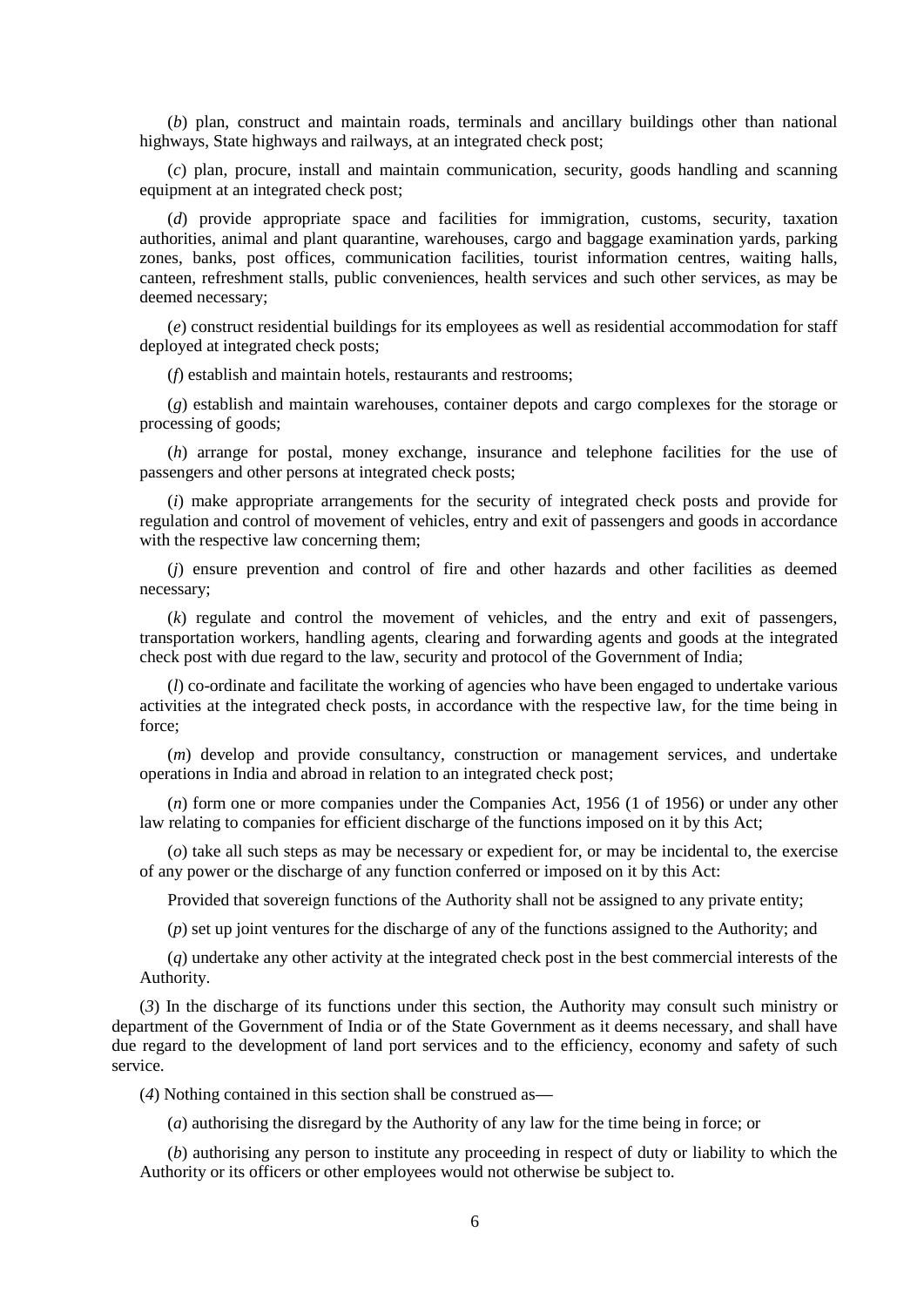**12. Responsibilities and powers of other agencies.—**(*1*) The respective border guarding forces deployed at the borders of India shall be responsible for security around an integrated check post.

(*2*) The Authority may, whenever considered necessary so to do for ensuring the peace and security at an integrated check post, seek the assistance of armed force, Central para military force or State police as per the provisions of the law for the time being in force.

(*3*) The Customs, immigration, quarantine and other officials shall co-ordinate with the Authority for the effective discharge of its functions.

(*4*) Notwithstanding anything contained in any provisions of this Act, the Customs, immigration, quarantine officials, the border guarding forces and the police shall discharge their functions in accordance with the law for the time being in force.

### CHAPTER IV

## PROPERTY AND CONTRACT

**13. Assets and liabilities to vest in Authority.—**(*1*) On the date of notification issued under clause (*d*) of section 2, all such assets, rights, powers, authorities and privileges and such property movable and immovable, real or personal, corporeal or incorporeal, present or contingent, of whatever nature, including lands, buildings, machinery, equipments, works, workshops, cash balances, capital, reserves, reserve funds, investments, tenancies, losses and book debts and all other rights and interests arising out of such property, as immediately before the issue of that notification, were in the ownership or possession of the Government of India in any of the land port, as the Central Government may, in such notification, specify, shall vest in the Authority and such vesting shall also be deemed to include all borrowings, liabilities and obligations of whatever kind then subsisting.

(*2*) The notification under sub-section (*1*) shall be issued only after the concurrence of the concerned ministries or departments of the Government of India, in case where such properties are owned or controlled by such ministries or departments.

**14. General effect of vesting of undertakings in Authority**.**—**All contracts, agreements and working arrangements subsisting immediately before the date of notification issued under clause (*d*) of section 2, and affecting the land ports shall be of full force and effect as regards the Authority.

**15. Guarantee to be operative.—**Any guarantee given for or in favour of land customs stations or immigration check posts with respect to a loan, lease or finance shall continue to be operative in relation to such stations or check posts which have been vested in the Authority by virtue of this Act.

**16. Compulsory acquisition of land for Authority.—**Any land required by the Authority for the discharge of its functions under this Act shall be deemed to be needed for a public purpose and such land may be acquired for the Authority under the provisions of the National Highways Act, 1956 (48 of 1956) or any other law for the time being in force.

**17. Contracts by Authority.—**Subject to the provisions of section 18, the Authority shall be competent to enter into and perform any contract necessary for the discharge of its functions under this Act.

**18. Mode of executing contracts on behalf of Authority.—**(*1*) Every contract on behalf of the Authority, shall be made by the Chairperson or such officer of the Authority as may be generally or specially empowered in this behalf by the Authority and such contracts as may be specified, in the regulations, shall be sealed with the common seal of the Authority:

Provided that no contract exceeding such value or amount as the Central Government may, by order fix in this behalf, shall be made unless it has been previously approved by the Central Government:

Provided further that no contract for the acquisition or sale of immovable property or for the lease of any such property for a term exceeding thirty years and no other contract exceeding such value or amount as the Central Government may, by order fix in this behalf, shall be made unless it has been previously approved by the Central Government.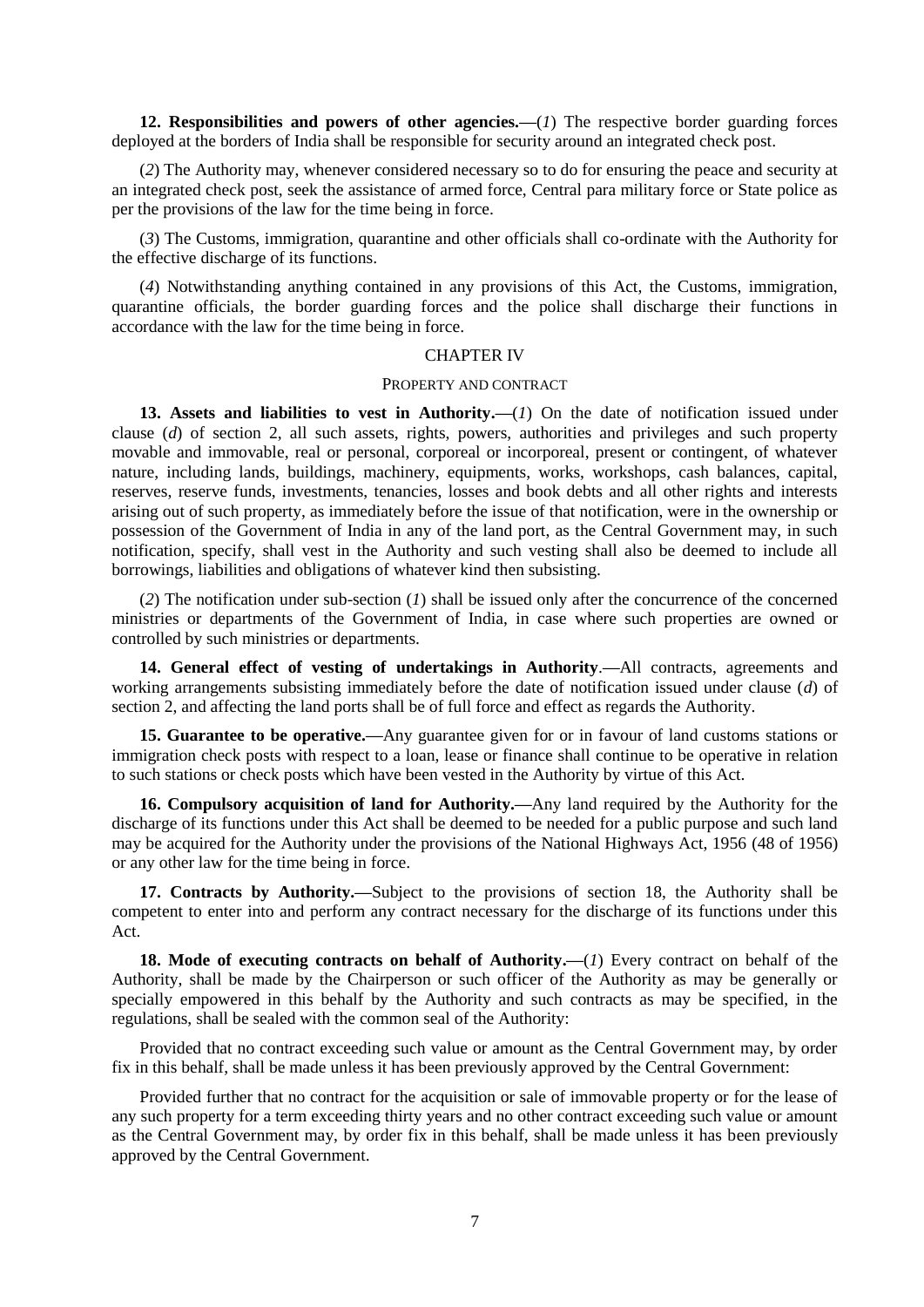(*2*) Subject to the provisions of sub-section (*1*), the form and manner in which any contract shall be made under this Act shall be such as may be provided by regulations.

(*3*) Any contract which is not in accordance with the provisions of this Act and the rules and regulations made thereunder shall not be binding on the Authority.

### CHAPTER V

### FINANCE, ACCOUNTS AND AUDIT

**19. Power of Authority to charge fees, rent, etc.—**The Authority may, determine and charge such fees or rent, not being a statutory levy under any other Act, as may be provided by regulations, separately for each integrated check post,**—**

(*a*) for the cargo handling, warehousing, parking of trucks or for any other service or facility offered in connection with transport operations;

(*b*) for the parking of passenger vehicles and other amenities given to the passengers and visitors; and;

(*c*) for the availing of facilities and other services provided by the Authority.

**20. Additional capital and grant to Authority by Central Government.—**The Central Government may, after the appropriation made by Parliament by law in this behalf,**—**

(*a*) provide any capital that may be required by the Authority for the discharge of its functions under this Act or for any purpose connected therewith on such terms and conditions as that Government may determine;

(*b*) pay to the Authority, on such terms and conditions as the Central Government may determine, by way of loans or grants such sums of money as that Government may consider necessary for the efficient discharge of its functions under this Act.

**21. Fund of Authority and its investment.—**(*1*) The Authority shall establish its own fund and all receipts of the Authority shall be credited thereto and all payments by the Authority shall be made there from.

(*2*) The Authority shall have the power, subject to the provisions of this Act, to spend such sums as it thinks fit to cover all administrative expenses of the Authority or for purposes authorised by this Act and such sums shall be treated as expenditure out of the fund of the Authority.

(*3*) All moneys standing at the credit of the Authority which cannot immediately be applied as provided in sub-section (*2*), shall be**—**

(*a*) deposited in the State Bank of India or any such scheduled bank or banks or other public financial institutions subject to such conditions as may, from time to time, be specified by the Central Government;

(*b*) invested in the securities of the Central Government or in such manner as may be prescribed.

*Explanation.***—** In this sub-section, "scheduled bank" has the same meaning as in clause (*e*) of section 2 of the Reserve Bank of India Act, 1934 (2 of 1934).

**22. Allocation of surplus funds.—**(*1*) The Authority may, from time to time, set apart such amounts as it thinks fit, as a reserve fund or funds for the purpose of expanding existing facilities or services or creating new facilities or services at any integrated check post or increase of expenditure from transient causes or for purposes of replacement or meeting expenditure arising from loss or damage due to any natural calamity or accident or meeting any liability arising out of any act of omission or commission in the discharge of its functions under this Act:

Provided that the Authority shall also have the power to establish specific reserves for specific purposes:

Provided further that the sums set apart annually in respect of each or any of the specific and general reserves and the aggregate at any time of such sums shall not exceed such limits as may, from time to time, be fixed in that behalf by the Central Government.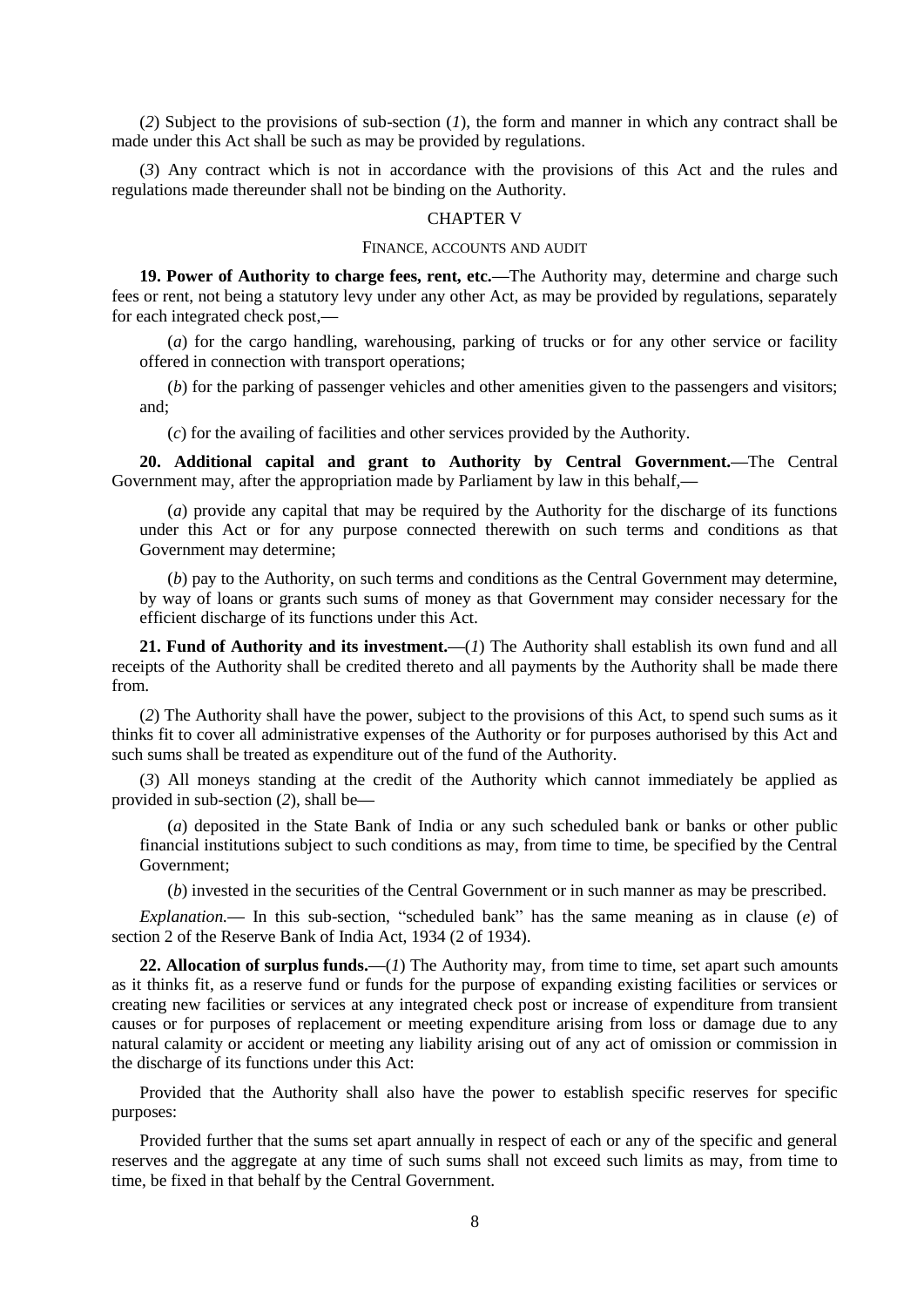(*2*) After making provision for such reserve fund or funds and for bad and doubtful debts, depreciation in assets and all other matters which are usually provided for by companies registered and incorporated under the Companies Act, 1956 (1 of 1956), the Authority shall pay the balance of its annual net profits to the Central Government.

**23. Submission of programme of activities and financial estimates.—**The Authority shall, before the commencement of each financial year prepare a statement of the programme of its activities during the forthcoming financial year as well as financial estimate in respect thereof and submit it for the approval of the Central Government.

**24. Borrowing powers of Authority.—**(*1*) The Authority may, with the consent of the Central Government or in accordance with the terms of any general or special authority given to it by the Central Government, borrow money from any source by the issue of bonds, debentures or such other instruments as it may deem fit for discharging all or any of its functions under this Act.

(*2*) The Central Government may guarantee in such manner as it thinks fit, the repayment of the principal and the payment of interest thereon with respect to the loans taken by the Authority under subsection (*1*).

(*3*) Subject to such limits as the Central Government may, from time to time, lay down, the Authority may borrow temporarily by way of overdraft or otherwise, such amount as it may require for discharging its functions under this Act.

**25. Accounts and audit.—**(*1*) The Authority shall maintain proper accounts and other relevant records and prepare an annual statement of accounts including the profit and loss account and the balance sheet in such form as may be prescribed by the Central Government in consultation with the Comptroller and Auditor-General of India.

(*2*) The accounts of the Authority shall be audited annually by the Comptroller and Auditor-General of India and any expenditure incurred by him in connection with such audit shall be reimbursed to him by the Authority.

(*3*) The Comptroller and Auditor-General of India and any person appointed by him in connection with the audit of the accounts of the Authority shall have the same rights and privileges and authority in connection with such audit as the Comptroller and Auditor-General has in connection with the audit of Government accounts and, in particular shall have the right to demand the production of books, accounts, connected vouchers, documents and papers and inspect any of the offices of the Authority.

(*4*) The accounts of the Authority as certified by the Comptroller and Auditor-General of India or any other person appointed by him in this behalf together with the audit report thereon shall be forwarded annually to the Central Government and that Government shall cause the same to be laid before both Houses of Parliament.

#### CHAPTER VI

#### **MISCELLANEOUS**

**26. Submission of annual report.—**(*1*) The Authority shall, as soon as may be, after the end of each financial year, prepare and submit to the Central Government in such form as may be prescribed, a report giving an account of its activities during that financial year and the report shall also give an account of the activities which are likely to be undertaken by the Authority during the next financial year.

(*2*) The Central Government shall cause such report to be laid before both Houses of Parliament, as soon as may be, after it is submitted.

**27. Delegation.—**The Authority may, by general or special order in writing, delegate to the Chairperson or any other member or to any officer of the Authority, subject to such conditions and limitations, if any, as may be specified in the order, such of its powers and functions under this Act (except the powers under section 35), as it may deem necessary.

**28. Authentication of orders and other instruments of Authority.—**All orders and decisions of the Authority shall be authenticated by the signature of the Chairperson or any other member authorised by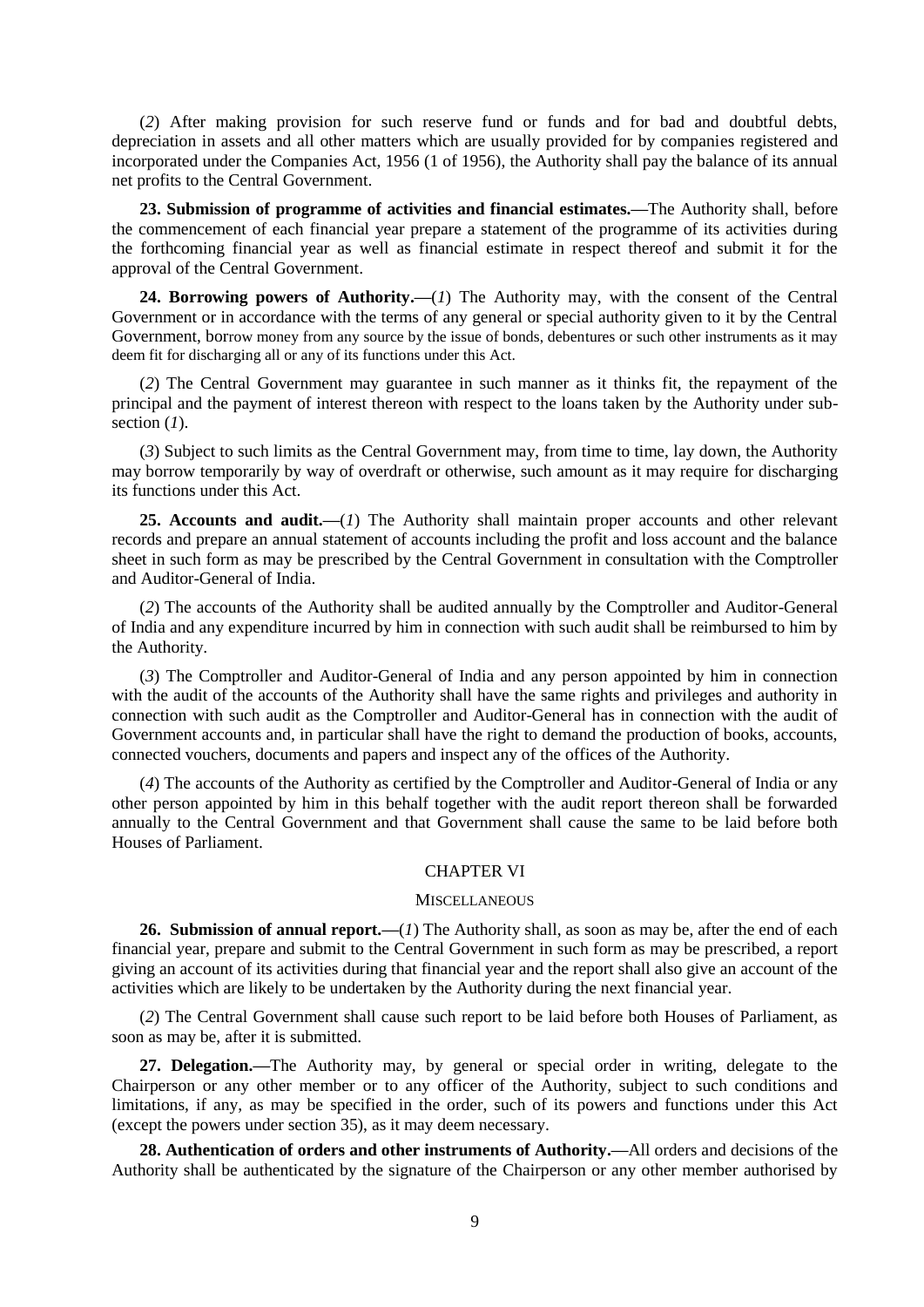the Authority in this behalf and all other instruments executed by the Authority shall be authenticated by the signature of an officer of the Authority authorised by it in this behalf.

**29. Officers and employees of Authority to be public servants.—**All officers and employees of Authority shall, while acting or purporting to act in pursuance of the provisions of this Act or of any rule or regulation made thereunder, be deemed to be public servants within the meaning of section 21 of the Indian Penal Code (45 of 1860).

**30. Protection of action taken in good faith.—**No suit, prosecution or other legal proceeding shall lie against the Authority or any member or any officer or other employee of the Authority for anything which is in good faith done or intended to be done in pursuance of this Act or of any rule or regulation made thereunder.

**31. Custody and disposal of lost property.—**Subject to such regulations as the Authority may make in this behalf, the Authority shall provide for securing the safe custody and restoration of any property which, while not in proper custody, is found on any premises belonging to the Authority or under its overall control.

**32. Power of Central Government to supersede Authority.—**(*1*) If, at any time, the Central Government is of opinion**—**

(*a*) that on account of a grave emergency, the Authority is unable to discharge the functions and duties imposed on it by or under the provisions of this Act; or

(*b*) that the Authority has persistently defaulted in complying with any direction issued by the Central Government under this Act or in the discharge of the functions and duties imposed on it by or under the provisions of this Act and as a result of default the financial position of the Authority or the administration of an integrated check post has deteriorated; or

(*c*) that circumstances exist which render it necessary in the public interest so to do,

the Central Government may, by notification in the Official Gazette, supersede the Authority for such period, not exceeding six months, as may be specified in the notification:

Provided that before issuing a notification under this sub-section for the reasons mentioned in clause (*b*), the Central Government shall give a reasonable opportunity to the Authority to show cause why it should not be superseded and shall consider the explanations and objections, if any, of the Authority.

(*2*) Upon the publication of a notification under sub-section (*1*) superseding the Authority,**—**

(*a*) all the members shall, as from the date of supersession, vacate their offices as such;

(*b*) all the powers, functions and duties which may, by or under the provisions of this Act, be exercised or discharged by or on behalf of the Authority, shall until the Authority is reconstituted under sub-section (*3*), be exercised and discharged by such person or persons as the Central Government may direct; and;

(*c*) all property owned or controlled by the Authority shall, until the Authority is reconstituted under sub-section (*3*), vest in the Central Government.

(*3*) On the expiration of the period of supersession specified in the notification issued under sub-section (*1*), the Central Government may,**—**

(*a*) extend the period of supersession for such further term not exceeding six months, as it may consider necessary, or

(*b*) reconstitute the Authority by fresh appointment and in such case the members who vacated their offices under clause (*a*) of sub-section  $\overline{2}$ ) shall not be deemed disqualified for appointment:

Provided that the Central Government may, at any time before the expiration of the period of supersession, whether as originally specified under sub-section (*1*) or as extended under this sub-section, take action under clause (*b*) of this sub-section.

(*4*) The Central Government shall cause a notification issued under sub-section (*1*) and a full report of any action taken under this section and the circumstances leading to such action to be laid before both Houses of Parliament in the immediate subsequent session of Parliament.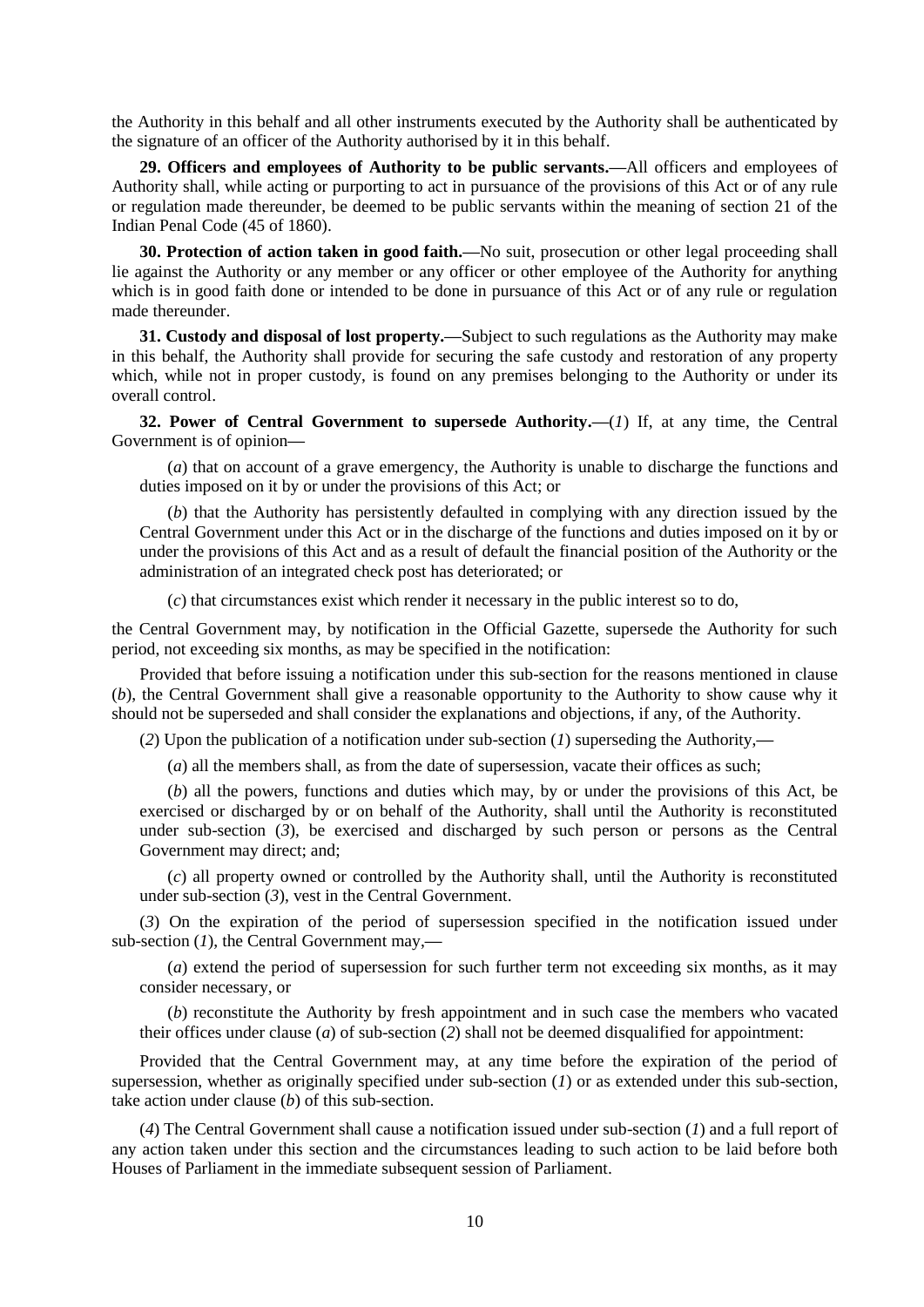**33. Power of Central Government to issue directions.—**(*1*) Without prejudice to the foregoing provisions of this Act, the Authority shall, in the discharge of its functions and duties under this Act, be bound by such directions on questions of policy as the Central Government may give in writing to it from time to time:

Provided that the Authority shall, as far as practicable, be given opportunity to express its views before any direction is given under this sub-section.

(*2*) The decision of the Central Government whether a question is one of policy or not shall be final.

(*3*) The Central Government may, from time to time, issue directions to the Authority regarding the discharge of any functions by it under the clauses of sub-section (*2*) of section 11 and the Authority shall be bound to comply with such directions.

**34. Power to make rules.—**(*1*) The Central Government may, by notification in the Official Gazette, make rules for carrying out the provisions of this Act.

(*2*) In particular and without prejudice to the generality of the foregoing power, such rules may provide for**—**

(*a*) the other conditions of service of members of the Authority under sub-section (*2*) of section 5;

(*b*) the period of notice as may be given by any member to resign his office under sub-section (*3*) of section 5;

(*c*) the manner in which the Authority may invest the funds under clause (*b*) of sub-section (*3*) of section 21;

(*d*) the form in which the annual statement of accounts shall be prepared by the Authority under sub-section (*1*) of section 25;

(*e*) the form in which a report giving an account of its activities shall be prepared and submitted by the Authority to the Central Government under sub-section (*1*) of section 26; and

(*f*) any other matter which is to be, or may be, prescribed.

**35. Power to make regulations.—**(*1*) The Authority may, with the previous approval of the Central Government, make regulations not inconsistent with this Act and the rules made thereunder for the purpose of giving effect to the provisions of this Act.

(*2*) Without prejudice to the generality of the foregoing power, such regulations may provide for**—**

(*a*) the time and places of meetings of the Authority and the procedure to be followed for transaction of business including the quorum at such meetings under sub-section (*1*) of section 8;

(*b*) the conditions of service and the remuneration of officers and other employees to be appointed by the Authority under sub-section (*2*) of section 10;

(*c*) the contracts which are to be sealed with the common seal of the Authority under sub-section (*1*), and the form and manner in which a contract may be made by the Authority under sub-section (*2*) of section 18;

(*d*) the fees and rent to be charged by the Authority under sub-section (*1*) of section 19;

(*e*) the custody and restoration of lost property and the terms and conditions under which lost property may be restored to the persons entitled thereto under section 31.

**36. Rules, regulations and notifications to be laid before Parliament.—**Every rule and every regulation made or notification issued under this Act shall be laid, as soon as may be after it is made, before each House of Parliament, while it is in session, for a total period of thirty days which may be comprised in one session or in two or more successive sessions, and if, before the expiry of the session immediately following the session or the successive sessions aforesaid, both Houses agree in making any modification in the rule, regulation or notification, as the case may be, or both Houses agree that the rule, regulation or notification, as the case may be, should not be made or issued, the rule, regulation or notification shall thereafter have effect only in such modified form or be of no effect, as the case may be;